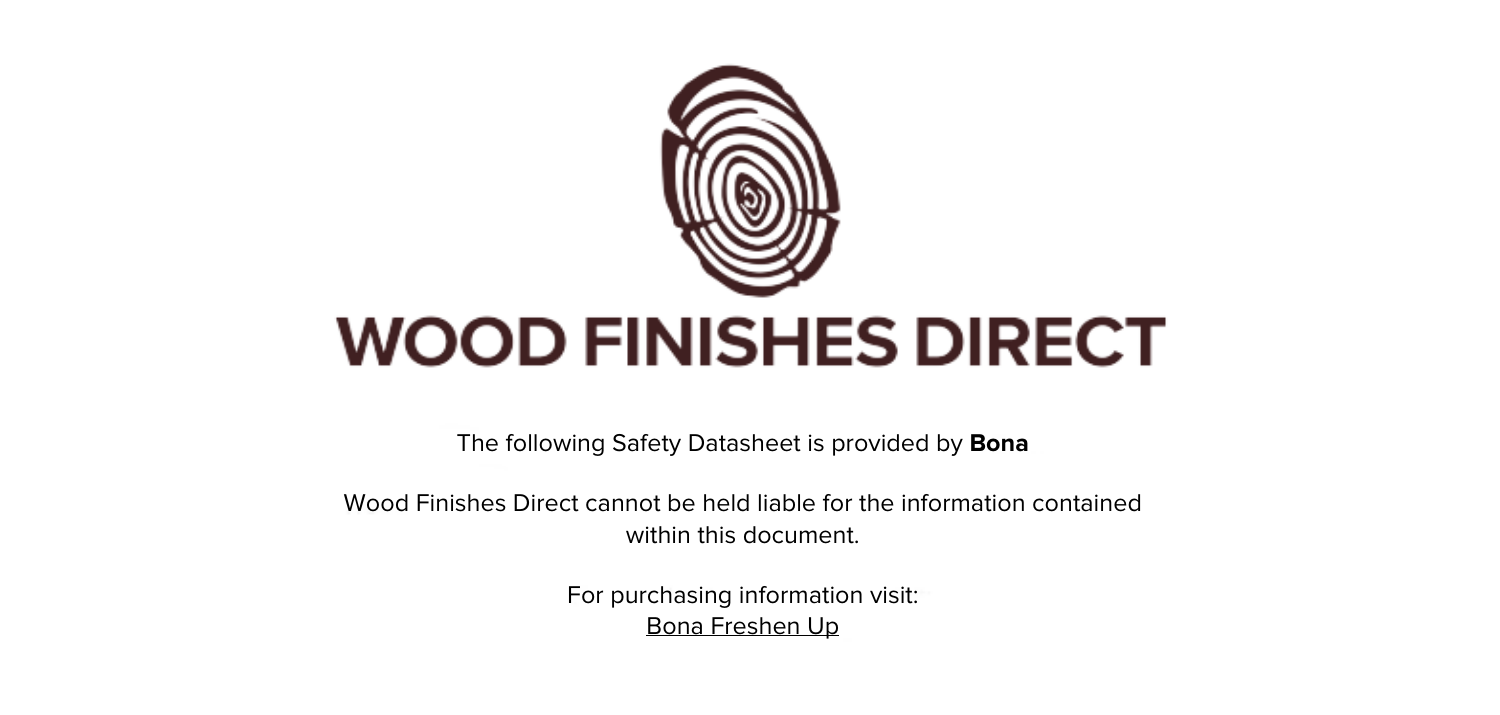# **SAFETY DATA SHEET**



## **Freshen Up**

### Identification of the substance/preparation and of the company/undertaking 1.

| <b>Product Name and/or Code</b> | : Freshen Up                                   |
|---------------------------------|------------------------------------------------|
| <b>Manufacturer</b>             | : BonaKemi AB<br>Box 210 74<br>SE-200 21 MALMO |
|                                 | <b>SWEDEN</b><br>$+46(0)40-38500$              |
| <b>Product Use</b>              | : Product for treatment of wooden floors       |

## $2.$ Composition/information on ingredients

Within the present knowledge of the supplier, this product does not contain any hazardous ingredients in quantities requiring reporting in this section, in accordance with EU regulations or National regulations.

### 3. **Hazards identification**

The preparation is not classified as dangerous according to Directive 1999/45/EC and its amendments.

### 4. **First aid measures**

| <b>First-Aid measures</b> |                                                                                                                                                                                                                                                                                             |
|---------------------------|---------------------------------------------------------------------------------------------------------------------------------------------------------------------------------------------------------------------------------------------------------------------------------------------|
| <b>General</b>            | . In all cases of doubt, or when symptoms persist, seek medical attention. Never give anything by<br>mouth to an unconscious person.                                                                                                                                                        |
| <b>Inhalation</b>         | : Remove to fresh air. Keep person warm and at rest. If not breathing, if irregular breathing, or<br>respiratory arrest occurs provide artificial respiration or oxygen by trained personnel. Give nothing by<br>mouth. If unconscious, place in recovery position and seek medical advice. |
| <b>Skin Contact</b>       | : Remove contaminated clothing and shoes. Wash skin thoroughly with soap and water or use<br>recognized skin cleanser. Do NOT use solvents or thinners.                                                                                                                                     |
| <b>Eye Contact</b>        | : Check for and remove any contact lenses. Immediately flush eyes with running water for at least 15<br>minutes, keeping eyelids open.                                                                                                                                                      |
| <b>Ingestion</b>          | : If swallowed, seek medical advice immediately and show this container or label. Keep person warm<br>and at rest. Do not induce vomiting.                                                                                                                                                  |

### 5. Fire-fighting measures

| <b>Extinguishing Media</b> | Recommended: alcohol resistant foam, $CO2$ , powders, water spray.<br>Not to be used: wateriet.                                                                                                                                                                        |
|----------------------------|------------------------------------------------------------------------------------------------------------------------------------------------------------------------------------------------------------------------------------------------------------------------|
| <b>Recommendations</b>     | : Fire will produce dense black smoke. Exposure to decomposition products may cause a health<br>hazard. Appropriate breathing apparatus may be required. Cool closed containers exposed to fire<br>with water. Do not release runoff from fire to sewers or waterways. |

#### Accidental release measures 6.

**Personal precautions** : Avoid breathing vapor or mist. Refer to protective measures listed in sections 7 and 8. Contain and collect spillage with non-combustible absorbent materials, e.g. sand, earth, vermiculite, **Spill** ÷ diatomaceous earth, and place in container for disposal according to local regulations (see section 13). Do not allow to enter drains or watercourses. Clean preferably with a detergent; avoid use of solvents. If the product contaminates lakes, rivers, or sewers, inform the appropriate authorities in accordance with local regulations.

Note: See section 8 for personal protective equipment and section 13 for waste disposal.

### 7. Handling and storage

## **Handling**

: Keep container tightly closed.

Avoid contact with skin and eyes. Avoid inhalation of vapors and spray mist.

Eating, drinking and smoking should be prohibited in area where this material is handled, stored and processed. Workers should wash hands and face before eating, drinking and smoking.

| Date of issue<br>. | 2005-11-03. | 1/3<br>Page: |
|--------------------|-------------|--------------|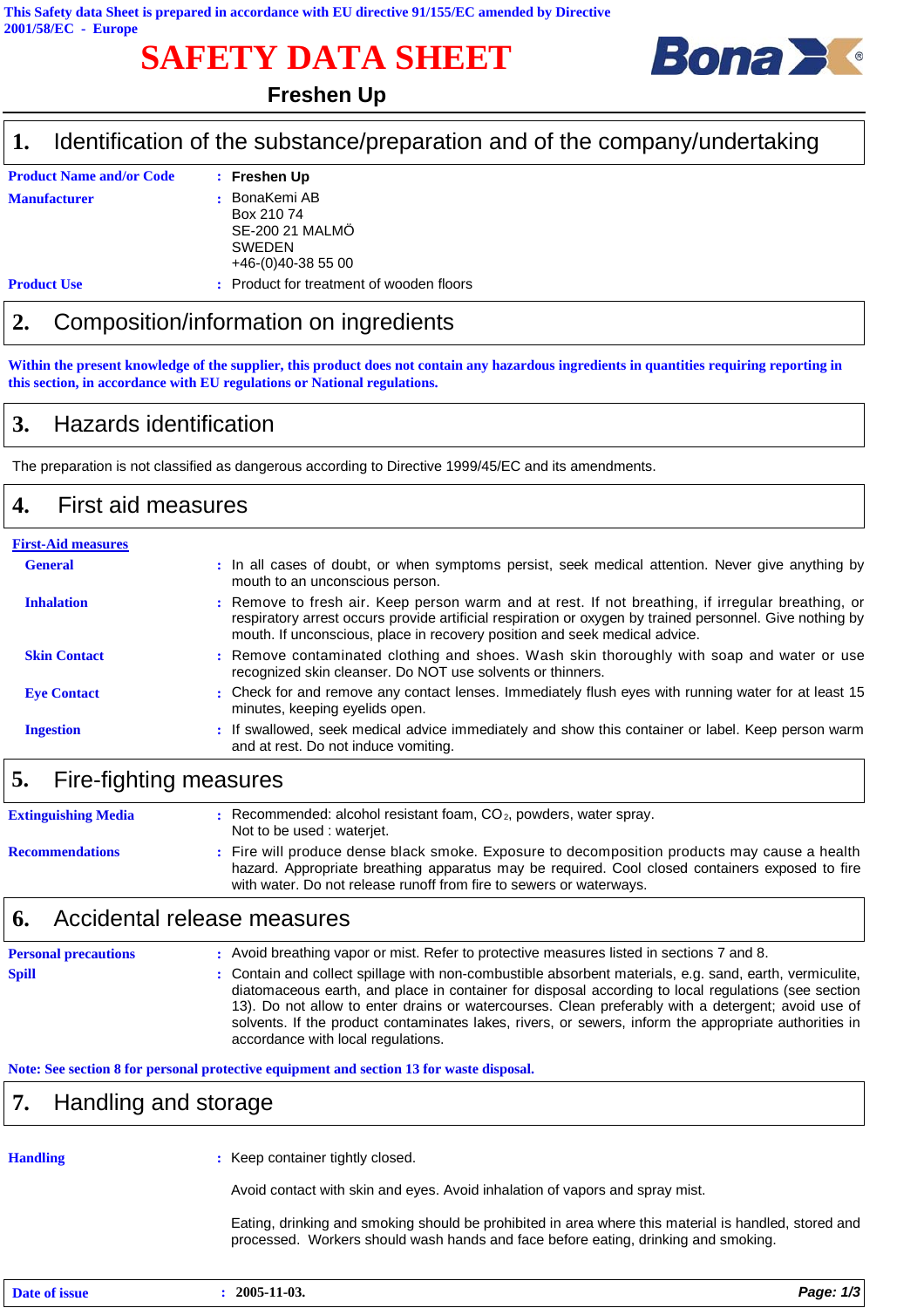Put on appropriate personal protective equipment (see Section 8).

Never use pressure to empty: container is not a pressure vessel. Always keep in containers made from the same material as the original one.

Comply with the health and safety at work laws.

**Storage** 

: Store in accordance with local regulations. Must be stored in a dry location. Keep container in a well-ventilated place. Keep away from: OXIDIZING AGENTS, strong alkalis, strong acids. No smoking. Prevent unauthorized access. Containers that are opened must be carefully resealed and kept upright to prevent leakage. Do not empty into drains..

### 8. Exposure controls/personal protection

| <b>Engineering measures</b><br><b>Occupational Exposure Limits</b> | : Provide adequate ventilation. Where reasonably practicable, this should be achieved by the use of<br>local exhaust ventilation and good general extraction.<br>: Not available. |
|--------------------------------------------------------------------|-----------------------------------------------------------------------------------------------------------------------------------------------------------------------------------|
| <b>Personal protective equipment</b>                               |                                                                                                                                                                                   |
| <b>Respiratory system</b>                                          | : Not applicable.                                                                                                                                                                 |
| <b>Skin and body</b>                                               | : Not applicable.                                                                                                                                                                 |
| <b>Hands</b>                                                       | : For prolonged or repeated handling, use gloves: nitrile.                                                                                                                        |
|                                                                    | Barrier creams may help to protect the exposed areas of the skin, but should not be applied once<br>exposure has occurred.                                                        |
| <b>Eyes</b>                                                        | : Use safety eyewear designed to protect against splash of liquids.                                                                                                               |
| Environmental exposure control                                     |                                                                                                                                                                                   |

Do not allow to enter drains or watercourses.

### 9. Physical and chemical properties

| <b>Physical state</b>   |   | $:$ Liquid.                                 |
|-------------------------|---|---------------------------------------------|
| <b>Odor</b>             |   | : Not available.                            |
| <b>Color</b>            | ÷ | White.                                      |
| <b>Flash point</b>      | с |                                             |
| pH                      |   | $: 9$ [Basic.]                              |
| <b>Specific gravity</b> |   | : 1 (Water = 1)                             |
| <b>Solubility</b>       |   | Partially soluble in cold water, hot water. |

## 10. Stability and reactivity

Stable under recommended storage and handling conditions (see section 7).

Hazardous decomposition products: carbon monoxide, carbon dioxide, smoke, oxides of nitrogen.

Keep away from the following materials to prevent strong exothermic reactions: OXIDIZING AGENTS, strong alkalis, strong acids.

## 11. Toxicological information

There is no data available on the preparation itself. The preparation has been assessed following the conventional method of the Dangerous Preparations Directive 1999/45/EC and is classified for eco-toxicological properties accordingly. See Sections 2 and 15 for details.

Repeated or prolonged contact with the preparation may cause removal of natural fat from the skin, resulting in non-allergic contact dermatitis and absorption through the skin. If splashed in the eyes, the liquid may cause irritation and reversible damage.

## 12. Ecological information

There is no data available on the preparation itself. Do not allow to enter drains or watercourses.

The preparation has been assessed following the conventional method of the Dangerous Preparations Directive 1999/45/EC and is not classified as dangerous for the environment.